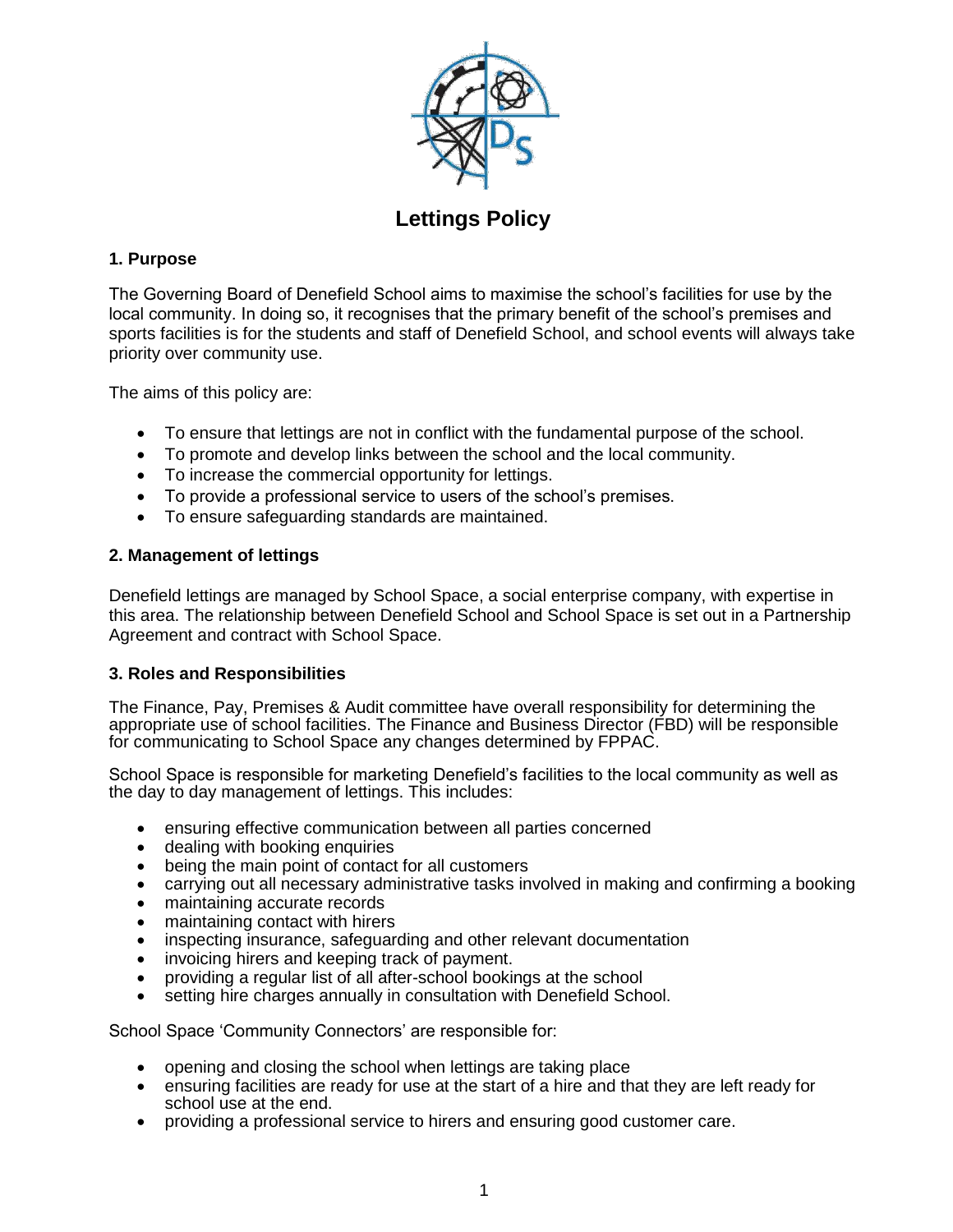Denefield School places a high priority on maintaining and developing good relationships with hirers and this is the responsibility of both the School and School Space.

#### **4. Use of the venue and charges**

The school's facilities will be available to all potential hirers, except where the school believes there is a conflict between the nature of the intended purpose of the letting and the beliefs, values and ethos of the school. School Space undertake checks on all new customers to ensure all events are appropriate.

The school will support all community activities where practicable but the school will prioritise spaces required for school events especially during exam and performance periods, and communicate these to School Space.

All hirers must comply with the [Terms of Hire](https://school-space.org/terms-conditions/) available on the Schools Space website.

Detailed information about [hire charges, deposit terms, and payment arrangements](https://school-space.org/terms-conditions/hire-charges-deposit-terms/) can be found on the School Space website. Current charges are attached at **appendix XX**. School Space will review charges annually in consultation with the School for implementation on 1 September. The level of charges will be determined by the type of user and proposed function and take account of prices charged at other local venues. Proposed charges will be reported at FPPAC prior to implementation. School Space reserve the right to vary charges for specific hirers (e.g. for longstanding users and in the interest of developing good community links) and at the request of the School.

Denefield School staff wishing to book the school's facilities for private use after 5pm will be offered a 20% discount on the full cost.

Hirers must vacate the school site at the time specified on the Booking Form under "end time", usually within 10 minutes of the end of the letting. Failure to do so may result in an additional charge. In order to minimise inconvenience locally school lettings must finish by midnight.

Hirers are responsible for leaving the hire facilities in a clean and tidy condition and returning them to the condition in which they were found on arrival.

## **5. Insurance**

Hirers are required to have adequate Public Liability Insurance in place for use of the facilities and must produce up to date evidence of such insurance when requested by School Space. Hirers must ensure that they have informed their Insurer that they are hiring a school facility.

#### **6. Application to Hire**

Hirers must use the School Space online Booking Form to make a booking. Hirers should complete this at least 7 days before the proposed date of hiring. School Space reserves the right to cancel their agreement with the hirer without having to refund any costs if the hirer submits false information on the booking form. Specific requirements should be made at the time of booking.

#### **6. Payment**

School Space are responsible for invoicing hirers. Payment to School Space must be made within 28 days of the date of the invoice. School Space will notify the School monthly of its share of lettings income prior to payment into the School's bank account.

## **7. Cancellations**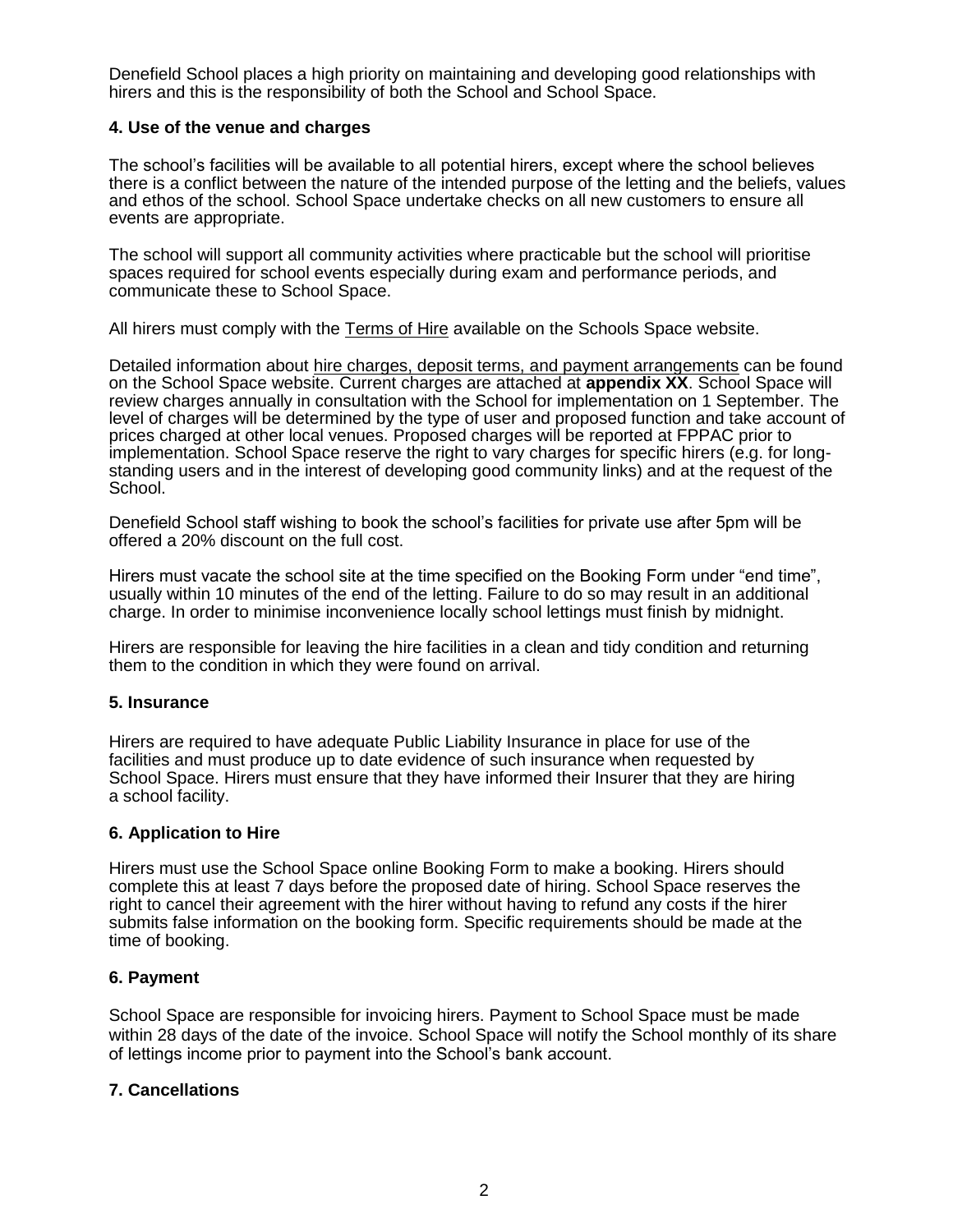Regular hirers must give at least 2 days' notice of cancellation to receive a 50% refund, or 7 days' notice to receive a full refund, otherwise they will be invoiced for the full hire charge. Exceptions to this may include:

- regular lettings, where it is in the School's interest to maintain good relationship
- bad weather which force the school to close at short notice
- personal circumstances.

The School will endeavour to give School Space as much notice as possible where it needs to cancel lettings for operational reasons. Refunds will be made where hirers have paid in advance. Full details of School Space cancellation policy can be found on their website.

#### **8. School's representative**

The presence of a School Space Communicator or a member of the Premises Team for the duration of the let is not guaranteed. When a member of the site team is not on site, School Space will provide the hirer with contact details in event of an emergency. The school's representative has authority to take any necessary action to protect the school's interests during any particular letting.

#### **9. Licencing**

The hirer is responsible for obtaining all appropriate licences for the event they are organising and indemnifies the School against the consequences of their failure to do so. The consumption of alcohol at the venue is not allowed without prior written permission from School Space. If permission is given, the hirer must comply with all licensing laws and, where appropriate, obtain A Temporary Event Notice (T.E.N.).

## **10. Security**

Hirers must ensure that adequate supervision is available at all times and ensure that no unauthorised persons are permitted to enter the venue. Prior to the commencement of any letting School Space will explain the procedures to be followed in the event of a fire, and hirers are expected to adhere to all security and fire precaution measures. If a fire is identified, it is the hirer's responsibility to evacuate the venue immediately in accordance with the procedures, and to alert all relevant emergency services.

## **11. Child Protection and Safeguarding**

Both Denefield School and School Space take child protection and safeguarding extremely seriously. Until 5.00pm external hirers are subject to the School's Safeguarding policy and enhanced DBS requirements. After 5.00pm, hirers will be subject to School Space safeguarding requirements. They must evidence that adequate and up to date child protection policies and procedures are in place and ensure that any persons likely to have contact with children and vulnerable adults have obtained enhanced Disclosure and Barring Service checks, prior to the event taking place.

Hirers must not use the School's facilities for any purpose or event which does not uphold fundamental British Values, as defined within the Counter-Terrorism and Security Act 2015.

## **12. Health & Safety**

All lettings will be covered by the school's Health & Safety policy, and it is the responsibility of the hirer .to comply with all relevant Health and Safety Regulations, including having in place an appropriate evacuation plan. Hirers are advised to complete a Risk Assessment for all activities and take all reasonable steps to prevent injury, loss or damage to any person or property for the duration of the let.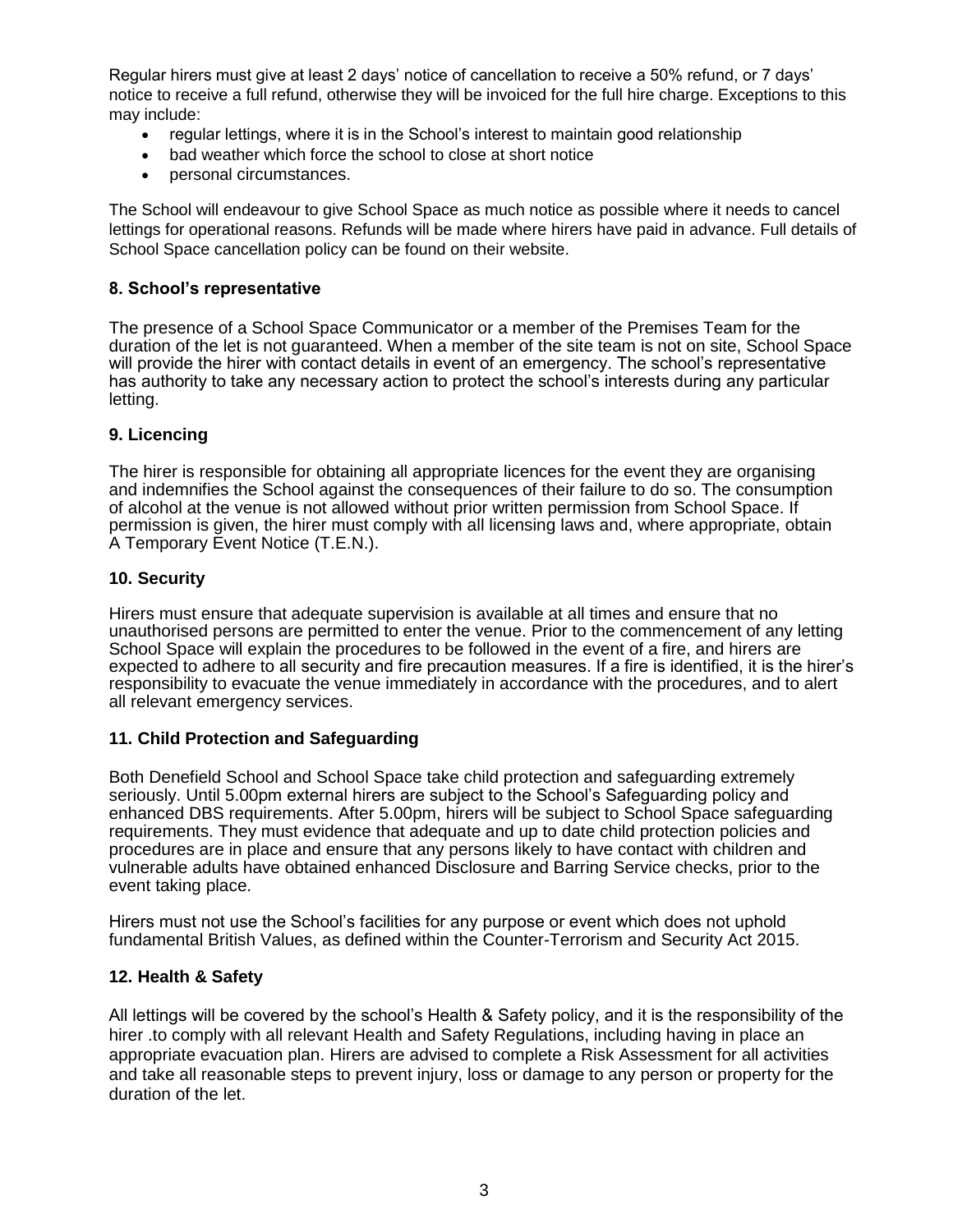Hirers are responsible for arranging any first aid provision for the members of their organisation, including having their own suitably trained first aid cover, and having a working, fully charged mobile phone to contact emergency services, next of kin or any other relevant persons or body.

# **13. Car parking**

Hirers are free to use the school car park free of charge after school hours. When there is likely to be congestion in the main car park, hirers will be directed to the netball courts.

# **14. Smoking**

The school operates a no smoking policy and all hirers and attendees must ensure that they do not smoke anywhere in the School buildings or grounds.

# **15. Sale of Goods by Hirers**

Hirers will not be allowed to use the school's premises for the any auction sale, trade, business or manufacture of goods.

# **16. Animals**

Animals, other than guide dogs (with prior notification), are not allowed anywhere in the School. Hirers must ensure that they do not allow any animals to be brought into the School without prior written consent.

## **Links**

Health & Safety Policy School Space Contract School Space Partnership Agreement

# **Appendices**

A – Hire charges for new customers with effect from 1 Jan 2019

**Reviewed: May 2019**

**Next review due: May 2020**